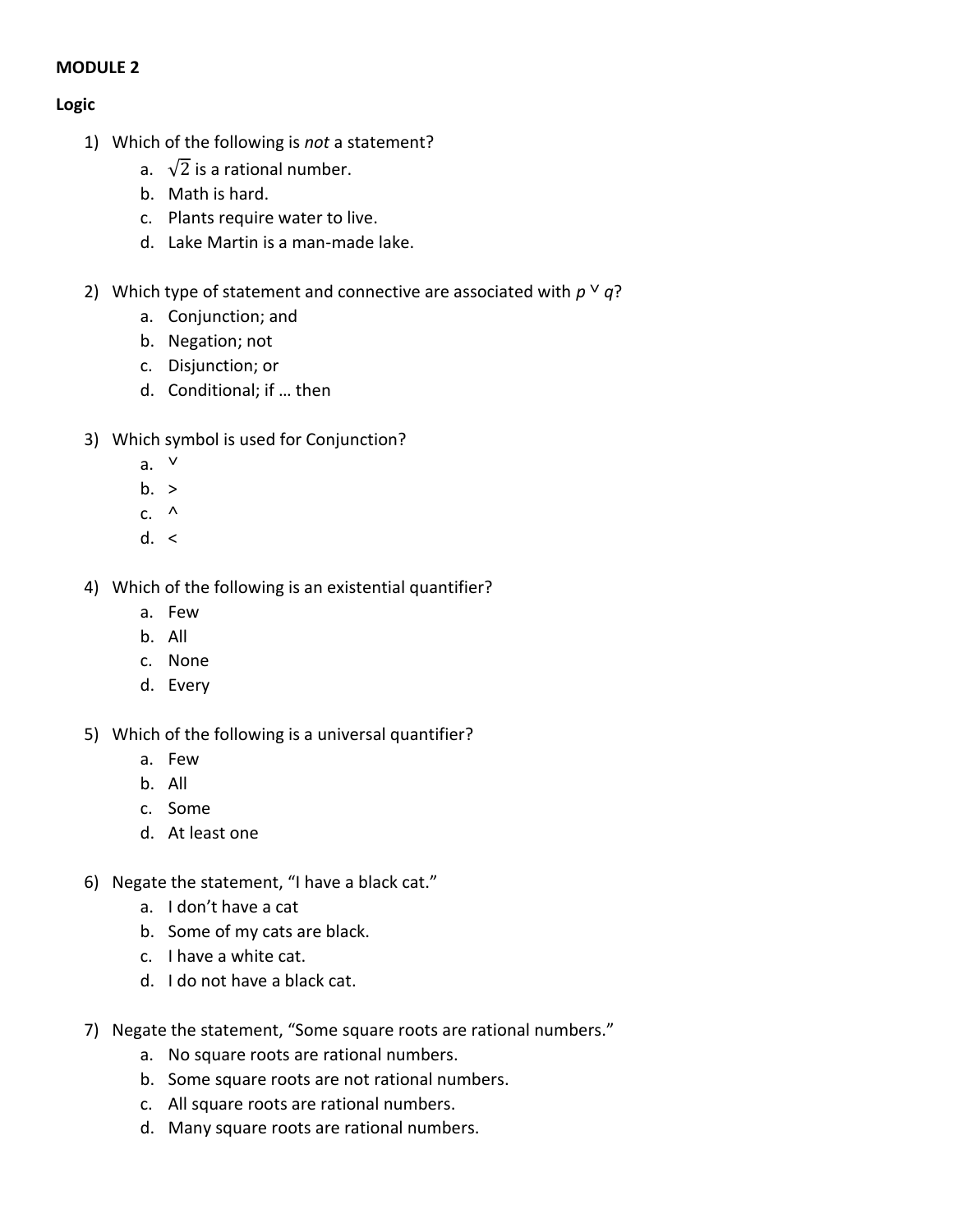- 8) Construct a truth table for  $p \vee \neg p$ . What word describes the outcome?
	- a. Self-Contradiction
	- b. Equivalent
	- c. Tautology
	- d. Disjoint

9) "If you make straight A's, then you will make the Dean's List" is an example of a(n):

- a. Conjunction
- b. Conditional Statement
- c. Negation
- d. Biconditional Statement

10) "You can graduate if and only if you meet the requirements" is an example of  $a(n)$ :

- a. Conjunction
- b. Conditional Statement
- c. Negation
- d. Biconditional Statement

11) Identify the *consequent* in the conditional statement, "If you don't water the plant, then it will die."

- a. You water the plant
- b. You don't water the plant
- c. It will not die
- d. It will die

12) The conditional statement  $p \rightarrow q$  is *false* only when:

- a. *p* and *q* are both true
- b. *p* is true and *q* is false
- c. *p* and *q* are both false
- d. *p* is false and *q* is true
- 13)  $p \rightarrow q \equiv ?$ 
	- a. *~p* ˅ *q*
	- b.  $\sim p \wedge q$
	- c.  $p \wedge \neg q$
	- d.  $p \vee \neg q$

14) Which connective is associated with a biconditional statement?

- a. If … then
- b. Or
- c. If and only if
- d. And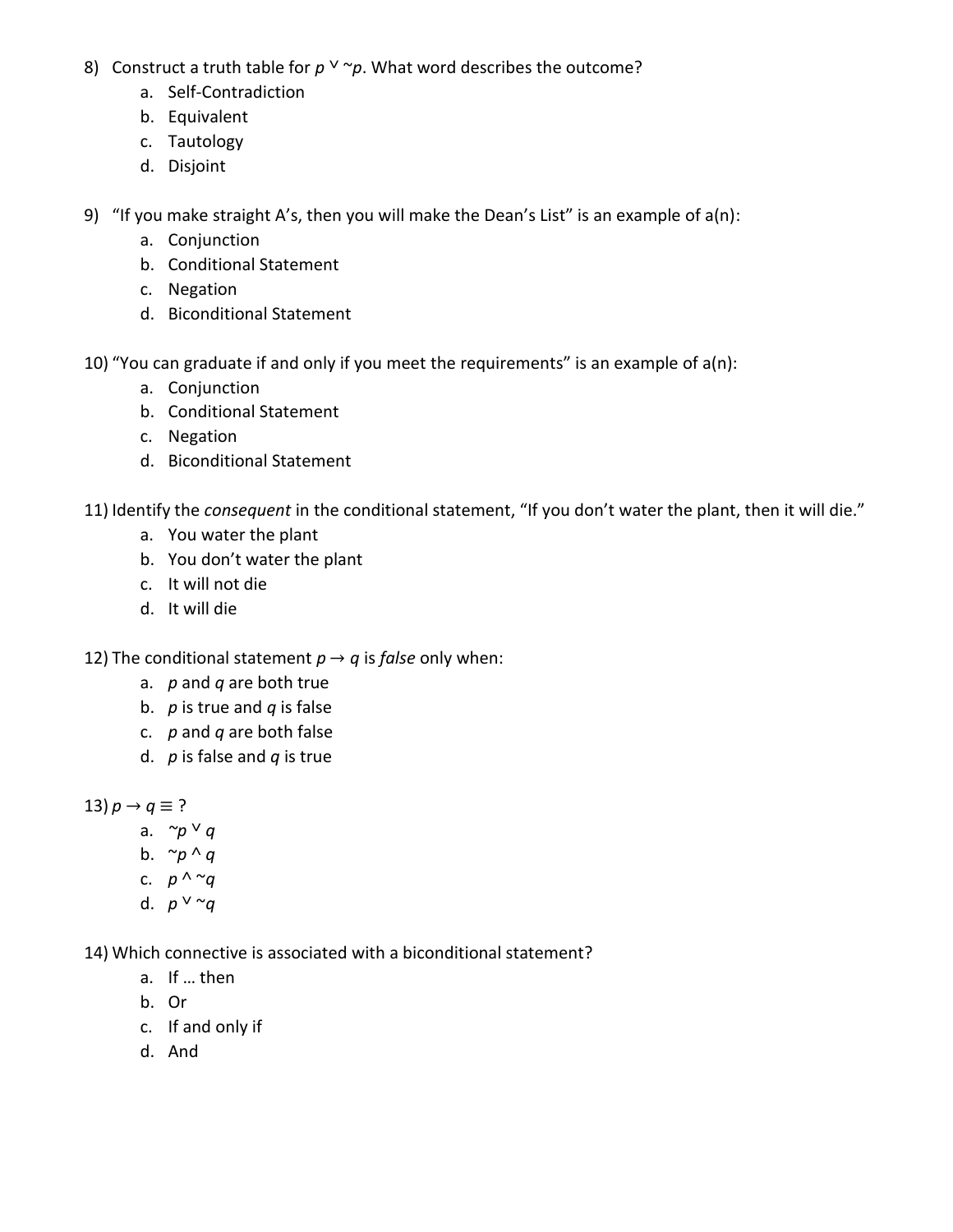- 15) Negate the quantified statement: "Some politicians are honest."
	- a. Some politicians are not honest.
	- b. All politicians are honest.
	- c. All politicians are not honest.
	- d. At least one politician is honest.

16) Negate the quantified statement: "No positive numbers are negative numbers."

- a. Some positive numbers are negative numbers.
- b. Some positive numbers are not negative numbers.
- c. All positive numbers are not negative numbers.
- d. All positive numbers are negative numbers.
- 17) Use one of De Morgan's laws to negate the statement "I got a promotion or I got a raise."
	- a. I did not get a promotion or I did not get a raise.
	- b. I did not get a promotion and I did not get a raise.
	- c. I got a promotion or I did not get a raise.
	- d. I did not get a promotion but I got a raise.
- 18) Identify the antecedent and the consequent of the conditional statement: "If I have the time, then I will bake a cake."
	- a. Antecedent: I have the time; Consequent: I will bake a cake
	- b. Both statements are antecedents.
	- c. Antecedent: I will bake a cake; Consequent: I have the time
	- d. None of these.
- 19) Write the conditional statement "If I have the time, then I will bake a cake" in its equivalent disjunctive form.
	- a. If I bake then cake, then I have the time.
	- b. I don't have the time or I won't bake a cake.
	- c. I have the time and I won't bake a cake.
	- d. I don't have the time or I would bake a cake.
- 20) Write the *negation* of the conditional statement "If I have the time, then I will bake a cake" in its conjunctive form.
	- a. If I bake then cake, then I have the time.
	- b. I don't have the time and I won't bake a cake.
	- c. I have the time and I won't bake a cake.
	- d. I don't have the time or I would bake a cake.

Use *p*, *q*, *r*, and *s* as defined below:

- *p*: Today is Thursday
- *q*: It is cold outside
- *r*: I am feeling tired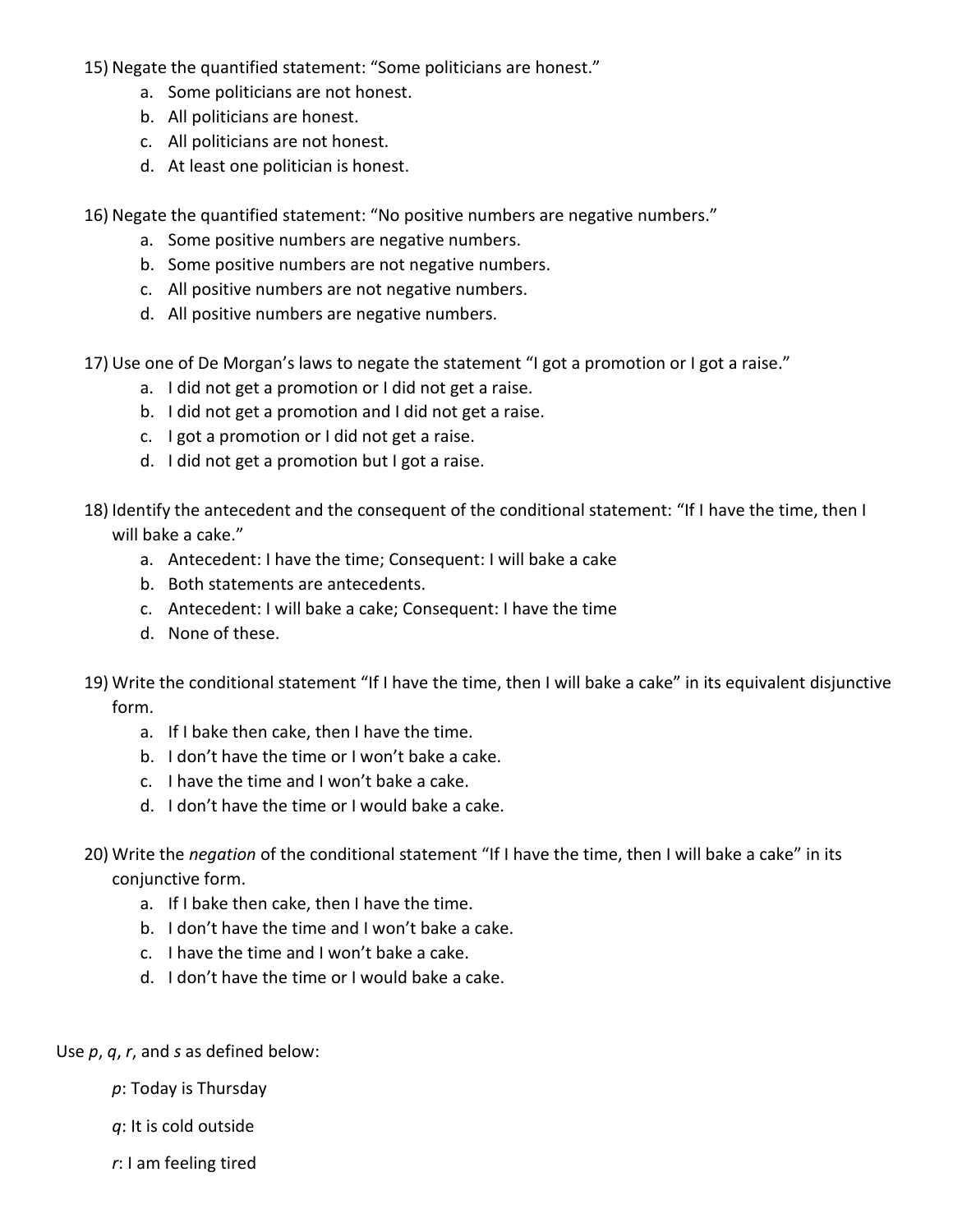*s*: I am not going out for dinner

21) Write in symbolic form: "It is cold outside and I am going out for dinner."

- a.  $q \wedge \sim_S$
- b.  $q \wedge s$
- c.  $q \vee \sim s$
- d. none of these

22) Write in symbolic form: "I am not going out for dinner if and only if I am feeling tired.

- a.  $s \rightarrow r$
- b.  $s \leftrightarrow \gamma r$
- c.  $s \leftrightarrow r$
- d.  $s \rightarrow \gamma r$

23) Write an English sentence:  $(p \wedge (q \vee r) \rightarrow s)$ 

- a. Today is Thursday, and if it is cold outside, then I am feeling tired or I am not going out for dinner.
- b. If today is Thursday, and it is cold outside or I am feeling tired, then I am not going out for dinner.
- c. Today is Thursday, and it is cold outside or I am feeling tired, if and only if I am not going out for dinner.
- d. If I am not going out for dinner, then today is Thursday, and it is cold outside or I am feeling tired.
- 24) Write an English sentence: ~*p* → *r*
	- a. Today is Thursday and I am feeling tired.
	- b. If today is not Thursday then I am feeling tired.
	- c. Today is not Thursday or I am feeling tired.
	- d. Today is not Thursday if and only if I am feeling tired.

Complete the definition with the appropriate term

- 25) A  $\sim$  is a statement that is always false.
	- a. Conjunction
	- b. Tautology
	- c. Disjunction
	- d. Self-Contradiction
- 26) A Tautology is a statement that is always:
	- a. Existential
	- b. True
	- c. False
	- d. Universal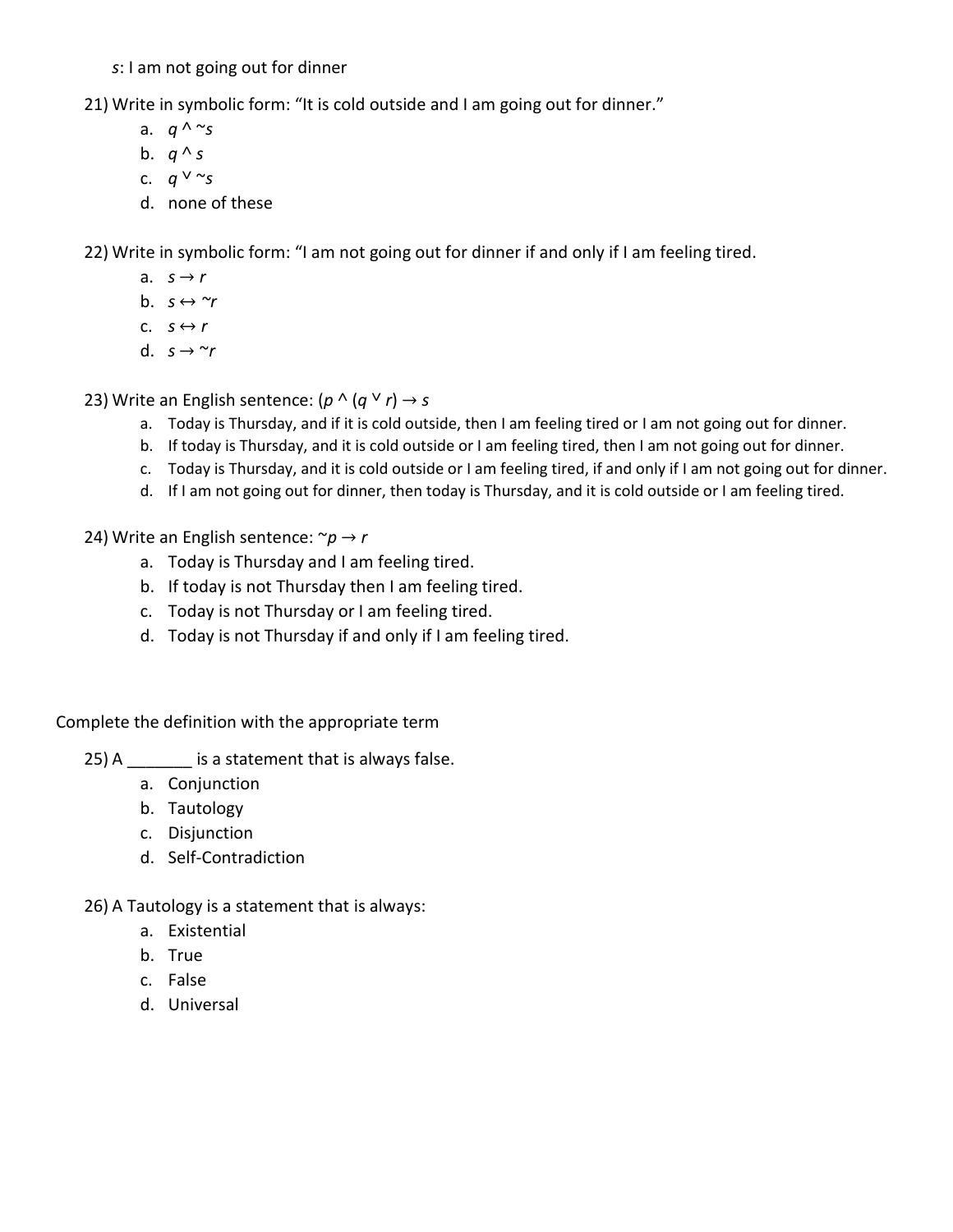True or False?

- 27) Use the truth table of  $p \wedge q$  to determine the truth value of the compound statement "It is raining  $(p)$ and I forgot my umbrella (*q*)" if *p* is true and *q* is false.
	- a. True
	- b. False

28) Use a truth table for  $\sim (\sim p \vee q)$  to determine the truth value if both p and q are false.

- a. True
- b. False
- 29) 3 is an odd number or 3 is an even number.
	- a. True
	- b. False

 $(30)$  ~ $(p \vee \neg q) \equiv \neg p \wedge q$ 

- a. True
- b. False

31) If all cats can ballet dance, then today is Tuesday.

- a. True
- b. False

32) If  $1 + 1 = 2$ , then Miley Cyrus is secretly the Queen of England.

- a. True
- b. False
- 33)  $|x| = 9$  if and only if  $x = -9$ .
	- a. True
	- b. False

Construct a truth table and select the correct *final* column.

34)  $p \vee ( \neg p \vee q)$ 

a.

| р | q | $p \vee (\sim p \vee q)$ |
|---|---|--------------------------|
| т | т | F                        |
| т | F | F                        |
| F | Τ | F                        |
| F | F | F                        |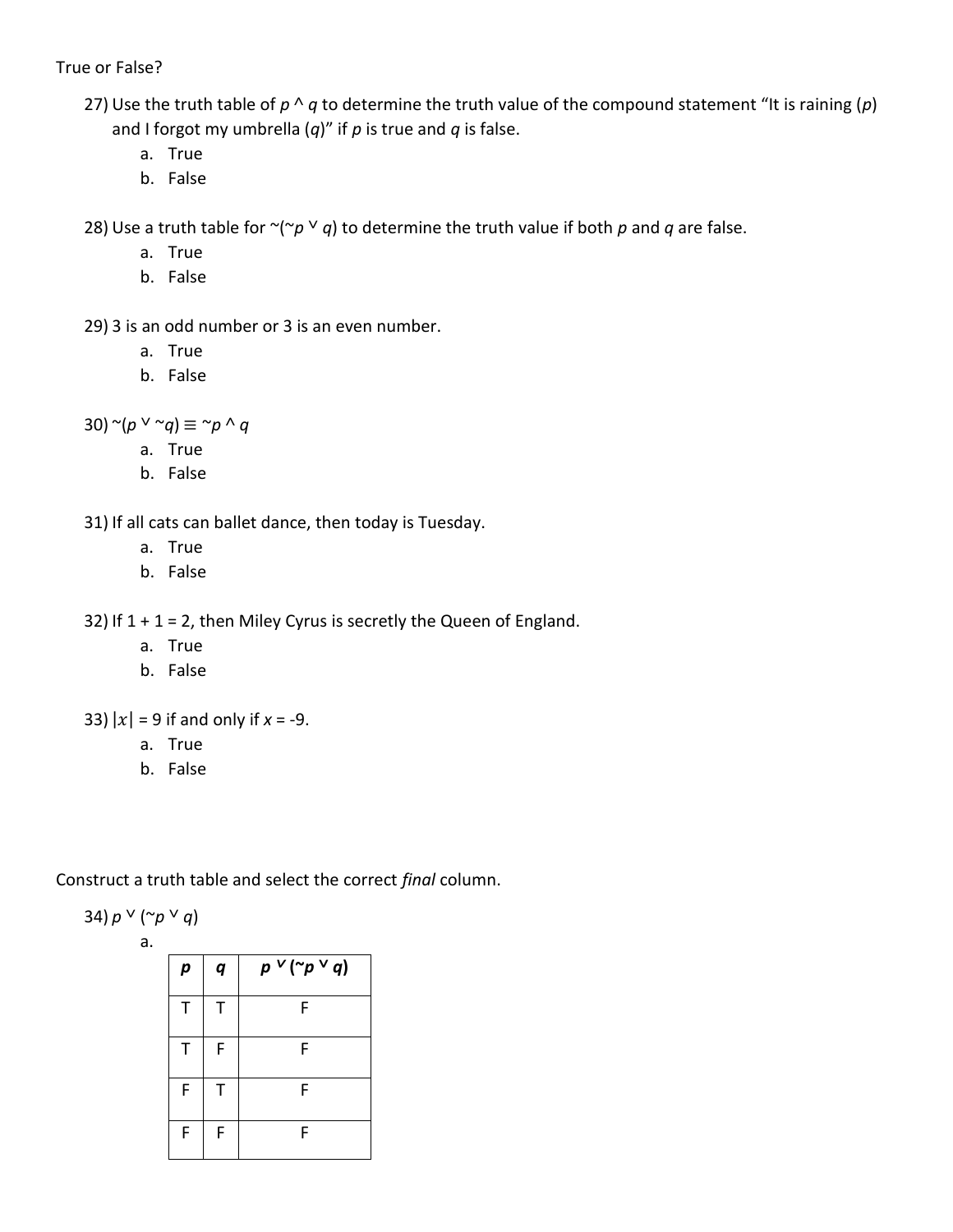| p | q | $p \vee (\sim p \vee q)$ |
|---|---|--------------------------|
| т | т | т                        |
| т | F | F                        |
| F | Τ | т                        |
| F | F |                          |

c.

Π

| р | q | $p \vee (\sim p \vee q)$ |
|---|---|--------------------------|
| т | т | F                        |
| т | F | F                        |
| F | т | т                        |
| F | F | т                        |

d.

| р           | q | $p \vee (\sim p \vee q)$ |
|-------------|---|--------------------------|
| $\mathsf T$ | т | т                        |
| т           | F | т                        |
| F           | т | т                        |
| F           | F | т                        |

35)  $p \rightarrow (\sim q \vee r)$ 

| I<br>٧<br>전 사<br>×<br>. . |  |
|---------------------------|--|
|                           |  |

| p | q | $\mathbf r$ | $p \rightarrow$ (~q $\vee$ r) |
|---|---|-------------|-------------------------------|
| T | Τ | T           | Τ                             |
| Т | Τ | F           | F                             |
| Τ | F | Τ           | Τ                             |
| Τ | F | F           | Τ                             |
| F | Τ | T           | Τ                             |
| F | Т | F           | т                             |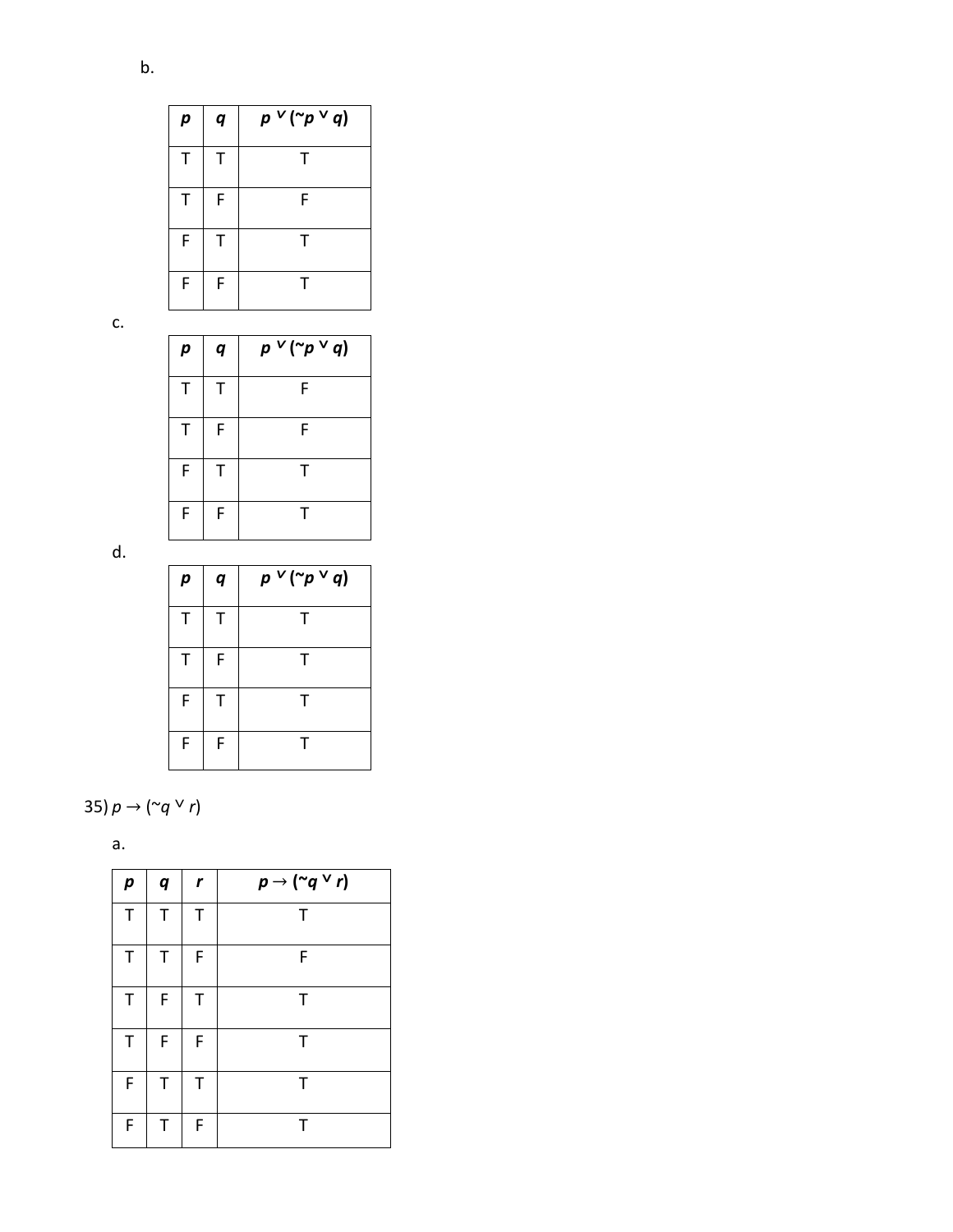|   | $F$ $F$ $T$ |  |
|---|-------------|--|
| F | $F \mid F$  |  |

b.

| $\boldsymbol{p}$ | $\boldsymbol{q}$ | r | $p \rightarrow$ (~q $\vee$ r) |
|------------------|------------------|---|-------------------------------|
| $\top$           | T                | Т | $\mathsf T$                   |
| $\mathsf T$      | $\mathsf T$      | F | F                             |
| T                | F                | Τ | Τ                             |
| $\mathsf T$      | F                | F | Τ                             |
| F                | T                | T | T                             |
| F                | $\mathsf T$      | F | F                             |
| F                | F                | T | T                             |
| F                | F                | F | Τ                             |

c.

| $\boldsymbol{p}$ | $\boldsymbol{q}$ | r | $p \rightarrow$ (~q $\vee$ r) |
|------------------|------------------|---|-------------------------------|
| T                | $\mathsf T$      | Τ | F                             |
| $\mathsf T$      | $\mathsf T$      | F | F                             |
| T                | F                | T | T                             |
| T                | F                | F | Τ                             |
| F                | T                | T | Τ                             |
| F                | Τ                | F | Τ                             |
| F                | F                | T | Τ                             |
| F                | F                | F | Τ                             |

d.

| р | q | $p \rightarrow$ (~q $\vee$ r) |
|---|---|-------------------------------|
|   |   |                               |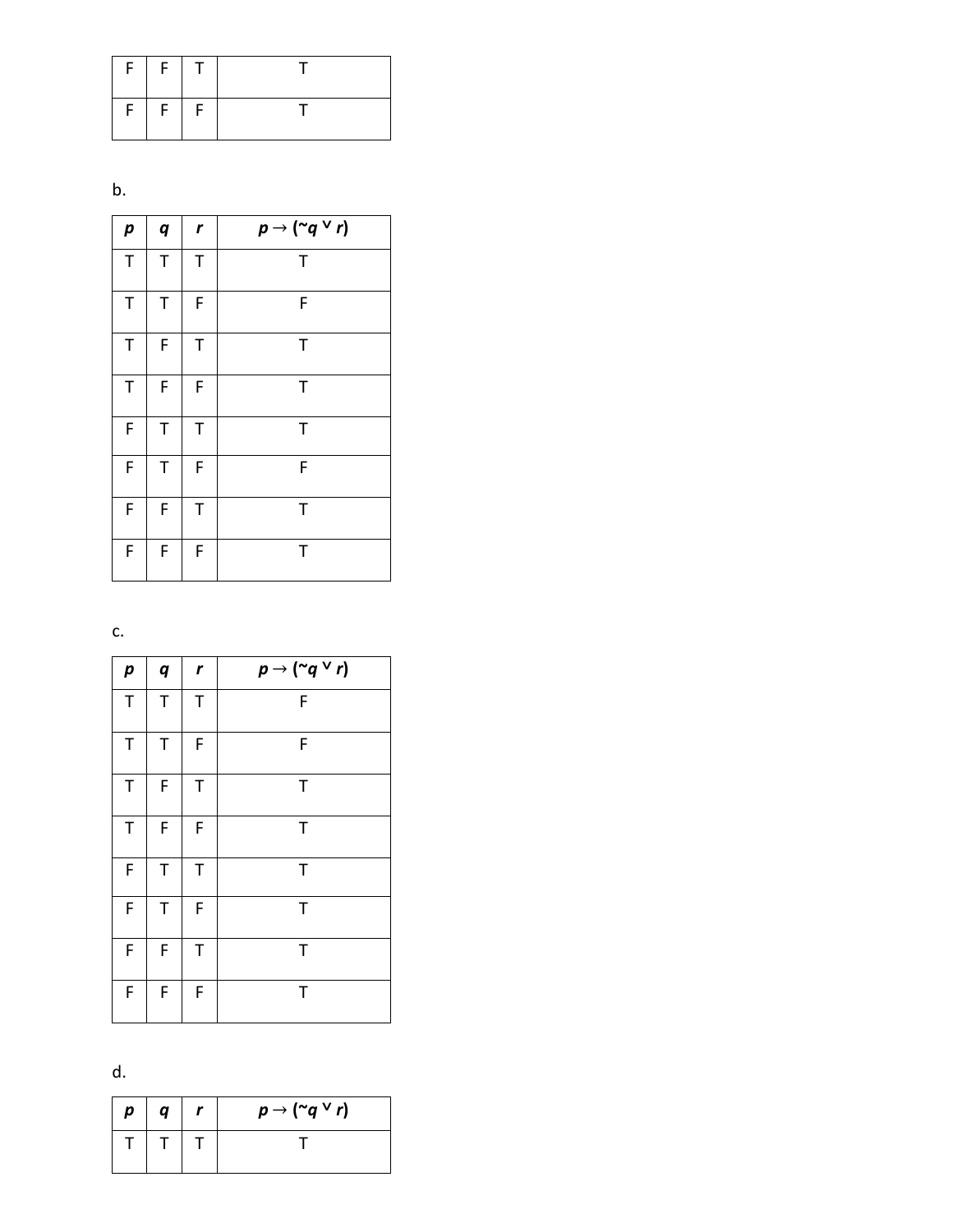| Т | Τ | F | Τ |
|---|---|---|---|
| T | F | Т | Τ |
| Т | F | F | Τ |
| F | T | Т | Τ |
| F | Τ | F | F |
| F | F | Τ | Τ |
| F | F | F | T |

## 36)  $(p \land q) \leftrightarrow (\sim p \lor \sim q)$

a.

| р | q | $(p \wedge q) \leftrightarrow (\sim p \vee \sim q)$ |
|---|---|-----------------------------------------------------|
|   |   | т                                                   |
|   | F |                                                     |
| F |   | $\mathsf{T}$                                        |
| F | F |                                                     |

b.

| р | $\boldsymbol{q}$ | $(p \wedge q) \leftrightarrow (\sim p \vee \sim q)$ |
|---|------------------|-----------------------------------------------------|
|   |                  | F                                                   |
|   | F                | F                                                   |
| F | Т                | F                                                   |
| F | F                | F                                                   |

c.

| $\boldsymbol{p}$ | $\boldsymbol{q}$ | $(p \wedge q) \leftrightarrow (\sim p \vee \sim q)$ |
|------------------|------------------|-----------------------------------------------------|
|                  |                  |                                                     |
|                  |                  |                                                     |